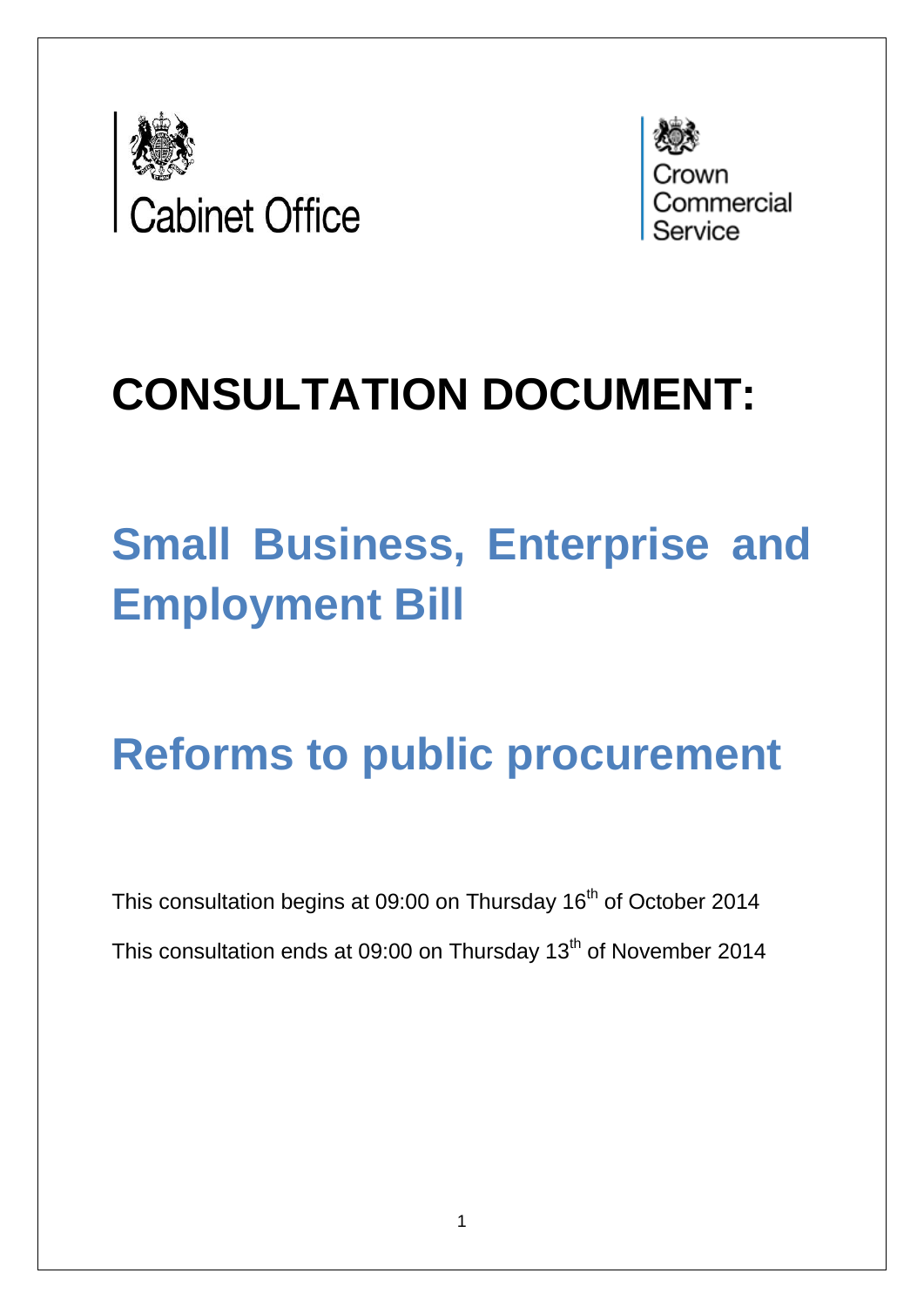## **Contents**

| Section 1: The Consultation              | Pages 3-5 |
|------------------------------------------|-----------|
| <b>Section 2: Consultation Questions</b> | Pages 6-7 |
| Annex A: Consultation response form      | Page 8    |
| <b>Annex B: Internet links</b>           | Page 9    |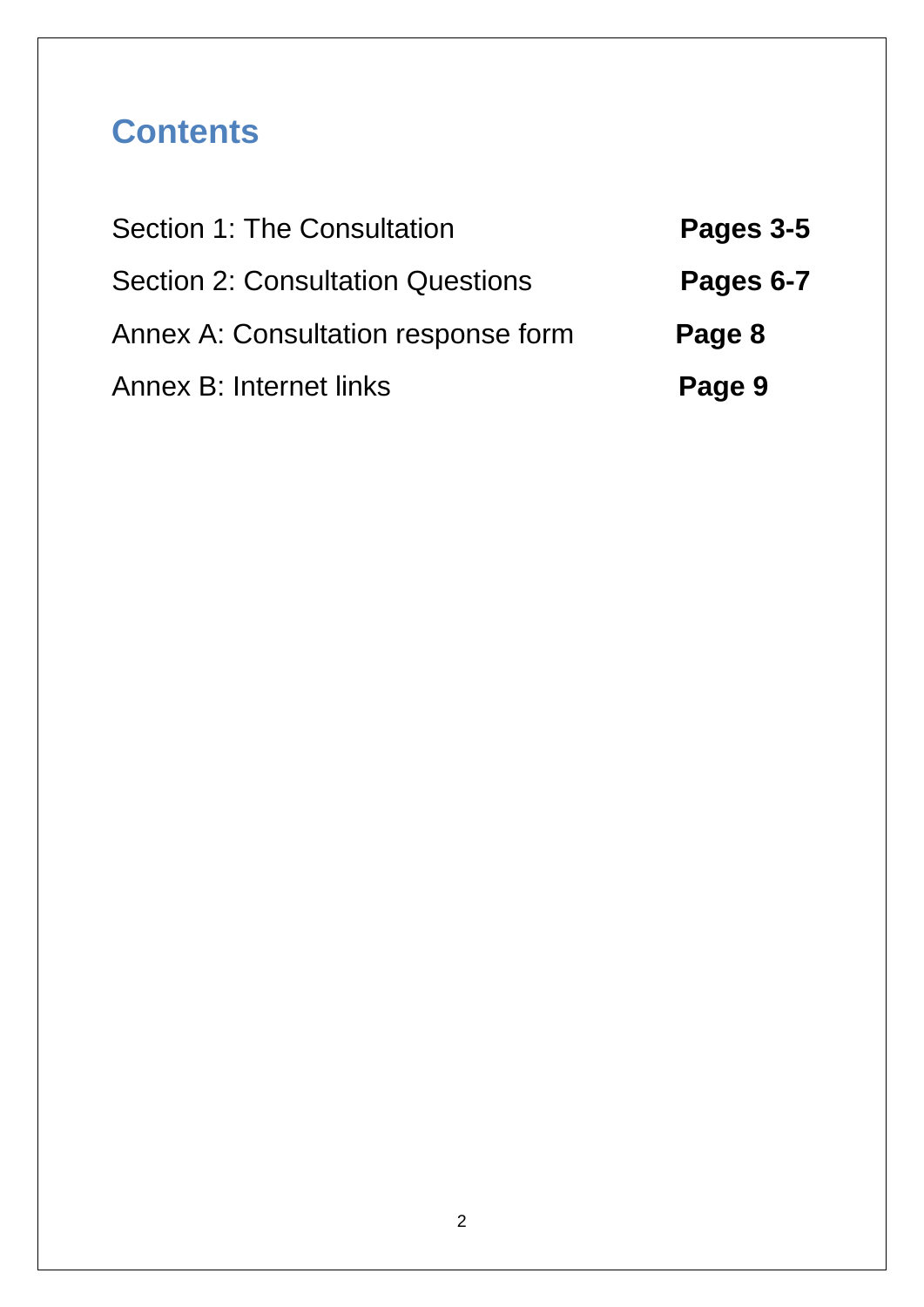## **Section 1: The Consultation**

#### **Introduction**

The Government is consulting on a new power in the Small Business, Enterprise and Employment (SBEE) Bill to help small businesses gain better access to public sector contract opportunities. The intended enabling power would allow the Government to introduce a range of measures to streamline procurement and reduce barriers as the need arises.

#### **Background**

With an annual spend of £230bn, public sector procurement has the potential to create significant business and growth opportunities through increased participation for small and medium sized businesses, as well as improving the public sector's access to their creativity and innovation. However, in the past small businesses have found bidding for public sector contracts excessively, and sometimes prohibitively, bureaucratic, time-consuming and expensive.

Since 2010 there has been considerable progress in central government and many other parts of the public sector in opening up the procurement process to small businesses. For example, burdensome Pre-Qualification Questionnaires (PQQs) have been removed for almost all central government contracts below £100,000, and the adoption of lean procurement methods and lean sourcing training courses have reduced timescales. These reforms have stripped out unnecessary waste from the procurement process, thus delivering benefits to public authorities and the businesses that bid for and win these contracts.

The Government also introduced pipelines on the [Contracts Finder digital tool](https://online.contractsfinder.businesslink.gov.uk/) in November 2011 as a way of increasing certainty about future buying decisions. They provide a sectoral and strategic approach to support the efficient management of supply markets, and improved visibility of opportunity to those suppliers who may in the past have found it harder to access UK public sector tendering opportunities.

Following Lord Young's *Growing Your Business* report, an initial set of procurement reforms will be implemented as part of the new public contract regulations to ensure a simple and consistent approach to procurement across all public sector authorities, so that small businesses can gain better and more direct access to the market. The initial set of reforms will ensure that all procurement opportunities are advertised in one place, burdensome PQQs for lower value procurements are removed and suppliers are paid promptly, with 30 day contract terms being passed all the way down the supply chain.

The SBEE Bill builds on the progress to date by including a clause that will provide the Government with powers to make regulations about public procurement. The relevant clause in the Bill, which is currently before Parliament, could be used to deliver key measures to help to ensure that remaining barriers for small businesses are removed, procurement practices become more efficient and small businesses have better opportunities to grow.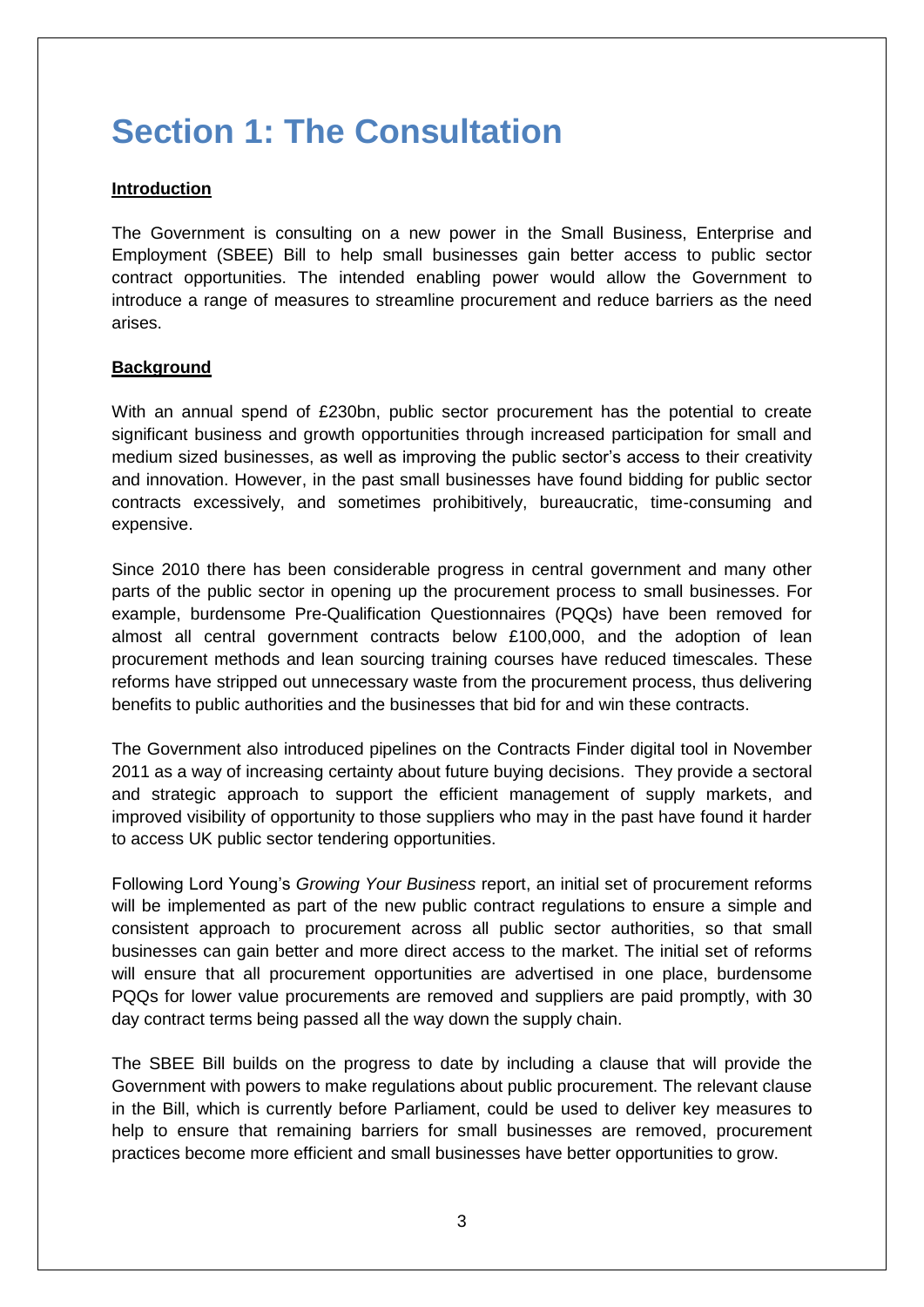#### **Why consult**

The clause in the SBEE Bill will, subject to Parliamentary procedure, give the Government the ability to implement further measures relating to public procurement in the future. It will provide the Government with the ability to make provision in secondary legislation imposing duties on procuring authorities in relation to procurement.

The clause also enables the Government to issue guidance relating to the regulations, to which procuring authorities will be obliged to have regard. The Government is now consulting on how the power could in particular be used to require procuring authorities to;

- run an efficient and timely procurement process;
- make available, free of charge, information or documents, or processes necessary for any potential supplier to bid for a contract opportunity;
- accept electronic invoices.

These measures will apply to "contracting authorities" as defined in the Public Contracts Regulations 2006, with an exception for bodies whose functions are wholly or mainly devolved functions.

By their nature, small businesses are more likely to be attracted to public procurement opportunities which are of a lower value and below the relevant financial thresholds. The Government is using the consultation exercise to get the views of buyers, suppliers and other stakeholders to ensure that the regulations made under the power in the SBEE Bill help create a simple and consistent approach to procurement across the public sector so that small businesses can gain better and more direct access to this market. You are therefore encouraged to participate in this consultation.

#### **Scope**

This is a UK wide public consultation and is open to anyone; receipt of all responses will be acknowledged, and the content will be considered. The consultation document has also been issued directly to a number of known stakeholders, and is also made publicly available at **http://www.gov.uk/government/consultations/reforms-to-public-procurement**.

#### **Timing**

This consultation will run for a period of 4 weeks from 09:00 on Thursday the 16<sup>th</sup> of October 2014 until 09:00 on Thursday the  $13<sup>th</sup>$  of November 2014, and your input is welcomed. As the issues set out in this consultation are not major policy changes, a 4 week consultation period has been considered appropriate. Following the analysis of all responses, results of the consultation will be published in December 2014.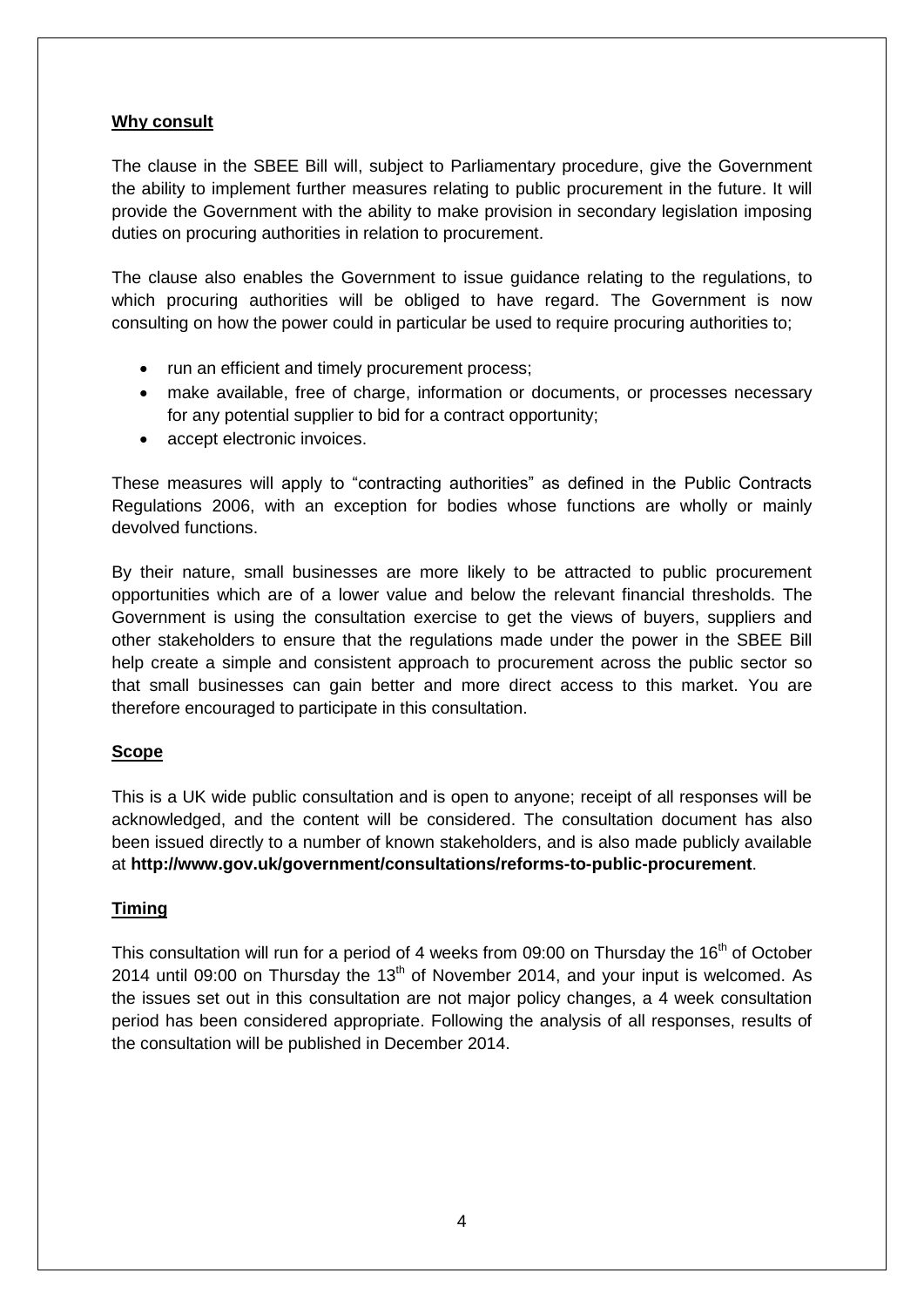#### **Responses**

Thank you for taking the time to read this document and participate in the consultation. To respond to this consultation, please answer the questions within the response form at Annex A and e-mail a copy of this document to;

#### [procurementreformconsultation@cabinet-office.gsi.gov.uk](mailto:procurementreformconsultation@cabinet-office.gsi.gov.uk)

There is no word limit on responses, and the tables in Annex A should be expanded as necessary. Alternatively, you may post your consultation response to the following address;

#### **Service Desk, Crown Commercial Service**

**Rosebery Court**

**St Andrews Business Park**

**Norwich**

#### **NR7 0HS**

This exercise is being conducted in line with the Government's key consultation principles. If you have any questions, comments or complaints about the consultation process itself, or have any specific accessibility requirements, please use the contact details above.

Please state whether you are responding as an individual, or representing the views of an organisation or group. If responding on behalf of a larger organisation or group, please make it clear who the organisation or group represents and, where applicable, how the views of members were coordinated.

#### **Handling of information from individuals**

The information you send may need to be shared with other government departments, and may be published in full or in a summary of responses. All information in responses, including personal information, may be subject to publication or disclosure in accordance with the access to information regimes (these are primarily the Freedom of Information Act 2000, the Data Protection Act 1998 and the Environmental Information Regulations 2004).

If you want your response to remain confidential, you should explain why confidentiality is necessary; depending on the circumstances, there is no guarantee that confidentiality will be maintained. An automatic confidentiality disclaimer generated by your IT system will not, of itself, be regarded as binding on the Department. Contributions to the consultation will be anonymised if they are quoted, and individual contributions will not be acknowledged unless specifically requested.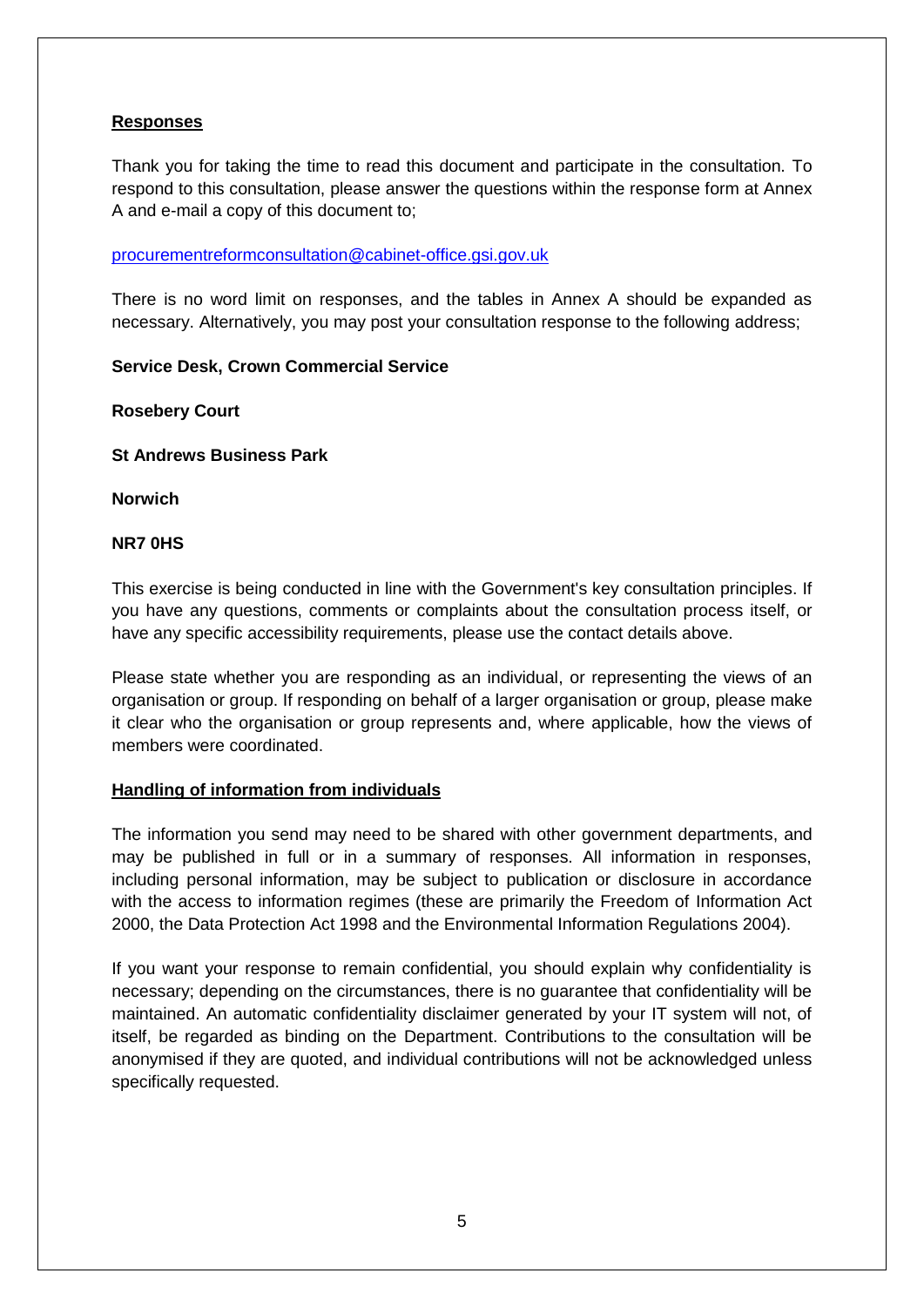## **Section 2: Consultation Questions**

This section of the consultation document seeks feedback on specific questions on the following proposed measures that could be made under the SBEE Bill.

#### **Measure 1 – duties to exercise procurement functions in an efficient and timely manner**

Public procurement needs to be efficient in order to increase opportunities for small businesses, and reduce burdens and cost to both suppliers and procurers. In addition to specifying that timescales should be proportionate, regulations or guidance could cover other key elements of best practice procurement, such as pre-market engagement, contract management and prompt payment.

*Consultation questions on this measure are;*

**Q1.** Please explain the key points which you feel are essential for i) ensuring an efficient and timely process for public sector contracts, and ii) ensuring that the considerations of small businesses are integrated into the procurement strategy.

**Q2.** In 2012 the Minister for the Cabinet Office mandated that Lean sourcing principles should be applied to all procurements across central government, and that all but the most complex procurements be delivered within 120 working days; should this policy be applied across all public sector procurements? Can you identify and explain any scenarios where Lean sourcing principles may not be suitable?

**Q3.** Can you identify and explain any existing practices in public sector procurement which result in unnecessary delays or additional costs?

**Q4.** For low value procurements not subject to the EU Public Procurement rules, what do bidders believe is the minimum number of days required for submitting a full Invitation to Tender response? Where there are different scenarios which affect the number of days, can you explain your rationale?

**Q5.** Can you identify specific areas of the procurement life cycle (including but not limited to pre-market engagement, commercial strategy, sourcing, tender evaluation, contract management) where you think the public sector can improve? How can the proposed measure in the Bill help deliver these improvements?

**Q6.** What resources e.g. number of people, commercial expertise, frequency of meetings with suppliers, should the public sector commit to the management of contracts? Where there are different scenarios such as contract size or complexity, can you explain your rationale?

**Q7.** How can the Government ensure that procurement pipelines showing future business opportunities are made more accessible and relevant?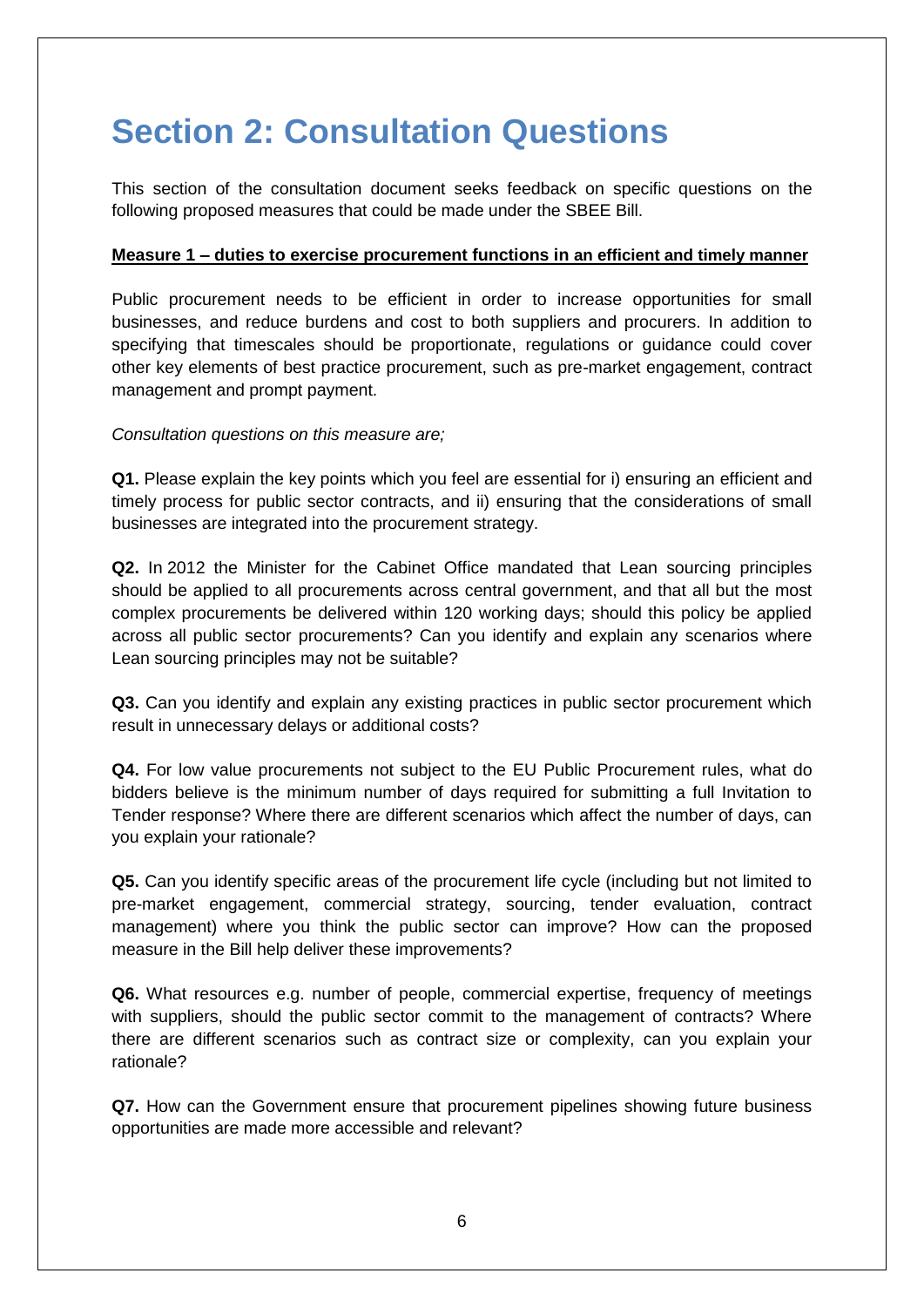**Q8.** Could additional transparency measures, such as rights for public sector organisations to publish pricing data and contract documents, help deliver efficient and timely procurement processes across the public sector? Please explain further.

#### **Measure 2 – a duty to make available, free of charge, information or documents, or processes necessary for any potential supplier to bid for a contract opportunity**

Charging suppliers to access public procurement opportunities and documentation is a barrier for small to medium sized businesses. This requirement on public authorities will help suppliers to access public sector business in a fair, open and transparent manner.

#### *Consultation questions on this measure are;*

**Q9.** Is there any justification for applying charges to access information or documents in order to bid for a public sector contract opportunity, or to secure accreditation from a public body? Please explain further and provide examples where possible.

#### **Measure 3 – a duty to accept electronic invoices**

The Government wishes to increase take-up of e-invoicing by legislating to ensure that all public authorities are capable of accepting electronic invoices in public procurement, so that there is a more efficient environment for suppliers and improved payment performance. In April this year the European Parliament and Council agreed the directive on e-invoicing in public procurement. A data standard will be tested and formally referenced in the Official Journal of the European Union (OJEU) by the 27<sup>th</sup> of May 2017. The directive sets no intermediate dates before May 2017 for development of a draft standard

#### *Consultation questions on this measure are;*

**Q10.** Can you identify any potential barriers which may prevent i) public sector organisations accepting electronic invoices from suppliers, and ii) small to medium sized businesses having the ability to issue electronic invoices? How can these barriers be removed?

**Q11.** Please explain the key points which you feel are essential for delivering an efficient electronic invoicing system for public sector organisations and suppliers.

**Q12.** Do you believe that electronic invoices will ensure that the public sector pays its suppliers more promptly? Please explain further.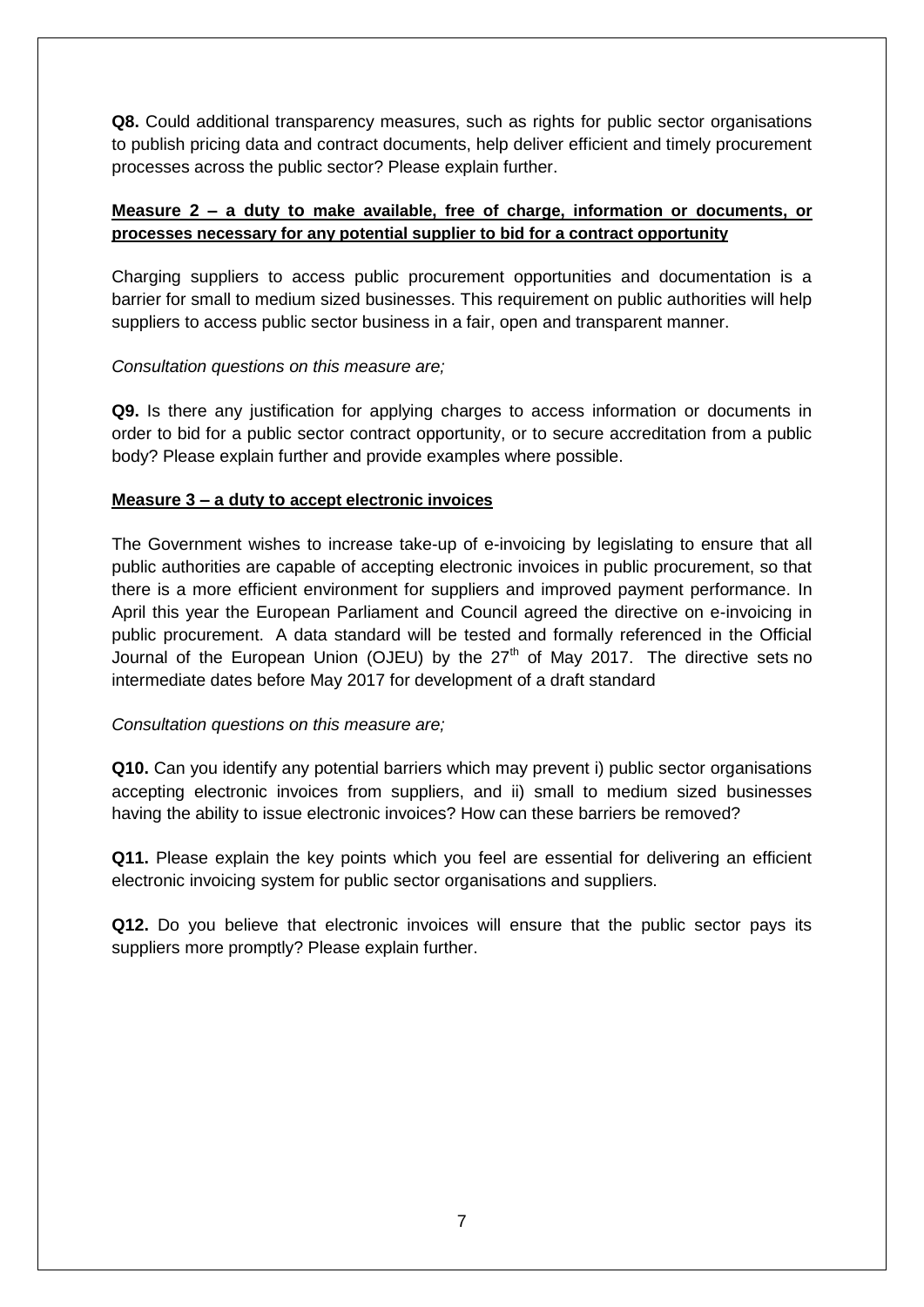### **Annex A: Consultation response form**

| <b>Consultation</b>     | Response |
|-------------------------|----------|
| question                |          |
| $\overline{\mathbf{1}}$ |          |
|                         |          |
|                         |          |
|                         |          |
| $\overline{2}$          |          |
|                         |          |
|                         |          |
| $\overline{\mathbf{3}}$ |          |
|                         |          |
|                         |          |
| $\overline{4}$          |          |
|                         |          |
|                         |          |
| $\overline{\mathbf{5}}$ |          |
|                         |          |
|                         |          |
| $\overline{\mathbf{6}}$ |          |
|                         |          |
|                         |          |
| $\overline{\mathbf{7}}$ |          |
|                         |          |
|                         |          |
|                         |          |
| $\overline{\mathbf{8}}$ |          |
|                         |          |
|                         |          |
| $\overline{9}$          |          |
|                         |          |
|                         |          |
| $\overline{10}$         |          |
|                         |          |
|                         |          |
| $\overline{11}$         |          |
|                         |          |
|                         |          |
| $\overline{12}$         |          |
|                         |          |
|                         |          |